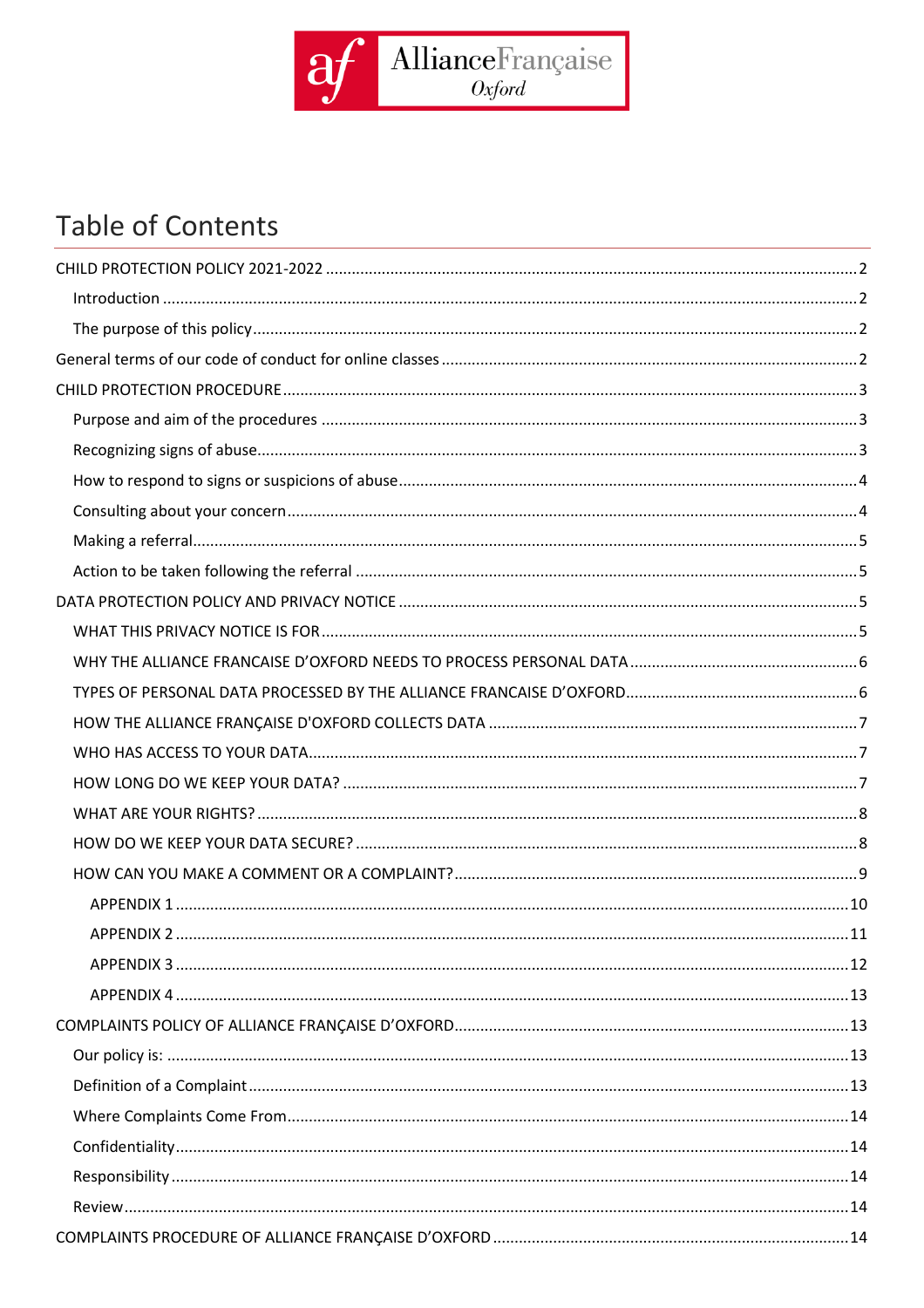

# <span id="page-1-0"></span>CHILD PROTECTION POLICY 2021-2022

### <span id="page-1-1"></span>Introduction

This document is the Child Protection Policy for **Alliance Française d'Oxford**, which will be followed by all members of the organisation and followed and promoted by those in the position of leadership within the organisation. The purposes of the Alliance française d'Oxford

- 1. to advance the education of the general public in the subject of the French Language and French culture in Oxford and the surrounding area;
- 2. to bring together those who desire to contribute towards the understanding and enjoyment of French culture and language;
- 3. to foster greater mutual understanding between England and France by encouraging linguistic and cultural interactions.

### <span id="page-1-2"></span>The purpose of this policy

We know that being a young person makes them vulnerable to abuse by adults. The purpose of this policy is to make sure that the actions of any adult in the context of the activities carried out by the organisation are transparent and safeguard and promote the welfare of all young people.

#### Legal framework

This policy has been drawn up on the basis of law and guidance that seeks to protect children, namely:

- · Children Act 1989
- · United Convention of the Rights of the Child 1991
- · Data Protection Act 1998
- · Sexual Offences Act 2003
- · Children Act 2004
- · Protection of Freedoms Act 2012
- · Relevant government guidance on safeguarding children

We recognise that

- · the welfare of the child is paramount, as enshrined in the Children Act 1989
- · all children, regardless of age, disability, gender, racial heritage, religious belief, sexual orientation or identity, have a right to equal protection from all types of harm or abuse
- · some children are additionally vulnerable because of the impact of previous experiences, their level of dependency, communication needs or other issues
- · working in partnership with children, young people, their parents, carers and other agencies is essential in promoting young people's welfare.

We will seek to keep children and young people safe by:

- · valuing them, listening to and respecting them
- · adopting child protection practices through procedures and a code of conduct for staff and volunteers
- · developing and implementing an effective e-safety policy and related procedures
- $\cdot$  providing effective management for staff and volunteers through supervision, support and training
- · recruiting staff and volunteers safely, ensuring all necessary checks, including DBS checks, are made
- · sharing information about child protection and good practice with children, parents, staff and volunteers
- · sharing concerns with agencies who need to know, and involving parents and children appropriately.

# <span id="page-1-3"></span>General terms of our code of conduct for online classes

The Alliance française d'Oxford provides a service to the public by allowing children and adolescents to access its classes. Persons under 18 years of age must be **supervised by a parent or guardian**, who must ensure the following:

• The child understands that although they are at home, **they must behave in a manner similar to what would be expected at school**, in terms of behaviour, appropriate language, and respect for teachers and classmates.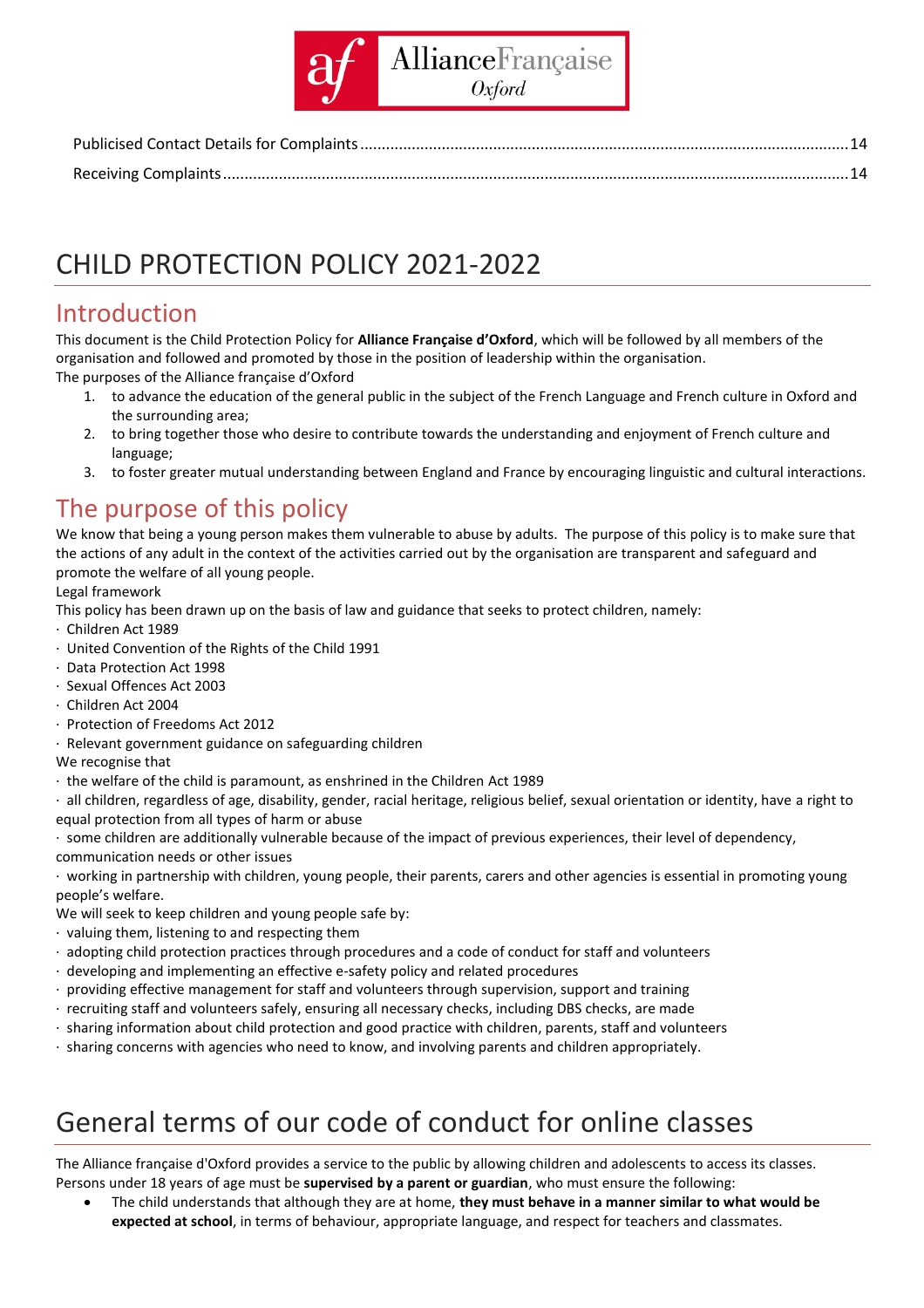

- **The child's image will be visible to the teacher and other students:** they must be **appropriately dressed**, attend the online classroom from a location where the parent can maintain supervision, and ensure that the **background to their image is reasonably neutral** and that no items or elements appear in the image which violate their privacy or could offend other participants.
- **All other householders should be aware that the child is in an online classroom** and should try to avoid appearing in the image or the audio.
- Children should be aware that they are in public and should **observe basic internet safety guidelines**: they should not share personal information such as their address or social media profile information. The teacher will at no point request this information.Microphones and cameras should be disabled once the class has concluded and during break times.

#### **Supervision during Class:**

The teacher in charge of the class will record student attendance and will directly supervise students for most of the duration of the scheduled class as long as they remain in the online classroom. The parent/guardian will receive an email notification from the Alliance in the event that their child does not attend class or attends only a portion of their class.

The safeguarding lead and the administrative team **will have access to the online classroom** and **will check in on the classes periodically**, like they would in a school-based class.

Although they may not take part in the class, parents/carers should also feel free to sit in with the students or observe periodically if they like, just as they would with a tutor visiting their home.

A "record" function is available within the educational software to the classroom moderator (teacher) – for privacy and data protection reasons we will not be using this function.

When downloading the software, to protect the child's privacy, **we recommend that parents of children aged 12 and under use their own contact details, and not the child's**. **Children over 12 may use their own email addresses.** The email address given during the registration will be sent to send the online software information. Children should feel free to write their first name only when entering the classroom, but must use their real first name so that they can be identified by the teacher. Your teacher will send a meeting link by email, which you should not share, since it could allow unauthorised persons to temporarily enter the classroom.

Where we have a concern about a child, we will follow this up using our safeguarding framework (the teacher will consult with the safeguarding lead and they will decide together on an appropriate course of action). If we do have any concerns, you can expect that we will communicate with you or report to the relevant authorities as necessary.

#### **Communication outside class:**

A parent and child may decide whether the teacher may use the child's email address to send class materials such as exercises, the classroom link and the class plan. If they do use the child's address, they will place the parent in copy in all communications. Otherwise, the teacher will communicate materials directly with the parent by email. September 2021

<span id="page-2-0"></span>

## CHILD PROTECTION PROCEDURE

#### <span id="page-2-1"></span>Purpose and aim of the procedures

This procedure applies to everyone who works or volunteers for Alliance Française d'Oxford. Abuse or neglect of a child is caused by inflicting harm, or by failing to act to prevent harm. Children may be abused in a family or in an institutional or community setting, by those known to them or more rarely by a stranger.

#### <span id="page-2-2"></span>Recognizing signs of abuse

Signs of abuse can be are physical, emotional, sexual abuse, and neglect.

Individuals within the organisation need to be alert to the potential abuse of children both within their families and also from other sources including abuse by members of that organisation.

The organisation should know how to recognise and act upon indicators of abuse or potential abuse involving children. There is an expected responsibility for all members of the organisation to respond to any suspected or actual abuse of a child in accordance with these procedures.

These can inlcude:

- A child may be experiencing abuse if he or she is:
- frequently dirty, hungry or inadequately dressed
- left in unsafe situations or without medical attention
- constantly "put down", insulted, sworn at or humiliated
- seems afraid of parents or carers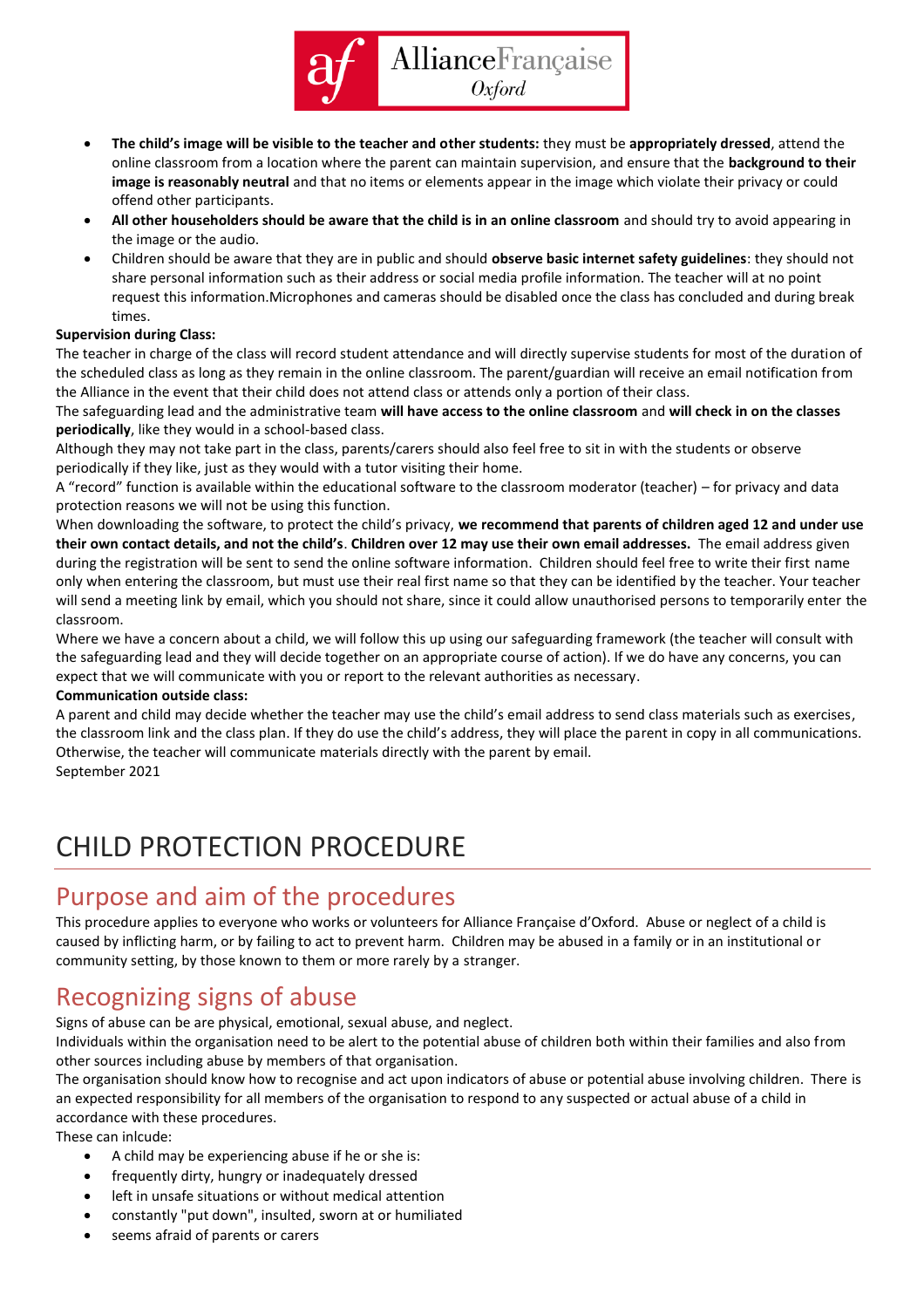

- severely bruised or injured
- displays sexual behaviour which doesn't seem appropriate for their age
- growing up in a home where there is domestic violence
- living with parents or carers involved in serious drug or alcohol abuse.

It is good practice to be as open and honest as possible with parents/carers about any concerns.

#### <span id="page-3-0"></span>How to respond to signs or suspicions of abuse

Immediate action may be necessary at any stage in involvement with children and families. If any parent or young person/child has any concerns about the conduct of any member of the organisation, this should be raised in the first instance with Isabelle Barbe[r isabelle.barber@rhodeshouse.ox.ac.uk.](mailto:isabelle.barber@rhodeshouse.ox.ac.uk) tel: 01865 282 599 or 01865 270 908.

IN ALL CASES IT IS VITAL TO TAKE WHATEVER ACTION IS NEEDED TO SAFEGUARD THE CHILD/REN ie:

If emergency medical attention is required this can be secured by calling an ambulance (dial 999) or taking a child to the nearest Accident and Emergency Department.

If a child is in immediate danger the police should be contacted (dial 999) as they alone have the power to remove a child immediately if protection is necessary, via Police Protection Order.

How to respond to a child telling you about abuse

It is recognised that a child may seek you out to share information about abuse or neglect, or talk spontaneously individually or in groups when you are present. In these situations you must:

Listen carefully to the child. DO NOT directly question the child.

- Give the child time and attention.
- Allow the child to give a spontaneous account; do not stop a child who is freely recalling significant events.
- Make an accurate record of the information you have been given taking care to record the timing, setting and people present, the child's presentation as well as what was said. Do not throw this away as it may later be needed as evidence.
- Use the child's own words where possible.
- Explain that you cannot promise not to speak to others about the information they have shared.
- Reassure the child that:
- you are glad they have told you;
- they have not done anything wrong;
- what you are going to do next.
- Explain that you will need to get help to keep the child safe.
- Do NOT ask the child to repeat his or her account of events to anyone.

#### <span id="page-3-1"></span>Consulting about your concern

The purpose of consultation is to discuss your concerns in relation to a child and decide what action is necessary.

You may become concerned about a child who has not spoken to you, because of your observations of, or information about that child.

It is good practice to ask a child why they are upset or how a cut or bruise was caused, or respond to a child wanting to talk to you. This practice can help clarify vague concerns and result in appropriate action.

If you are concerned about a child you must share your concerns. Initially you should talk to one of the people designated as responsible for child protection within your organisation. In this organisation this person is Isabelle Barber,

[isabelle.barber@rhodeshouse.ox.ac.uk](mailto:isabelle.barber@rhodeshouse.ox.ac.uk) tel: 01865 282 599 or 01865 270 908. If one of those people is implicated in the concerns you should discuss your concerns directly with Social Services.

You should consult externally with your local Social Services Department in the following circumstances:

- when you remain unsure after internal consultation as to whether child protection concerns exist
- when there is disagreement as to whether child protection concerns exist
- when you are unable to consult promptly or at all with your designated internal contact for child protection
- when the concerns relate to any member of the organising committee.

Consultation is not the same as making a referral but should enable a decision to be made as to whether a referral to Social Services or the Police should progress.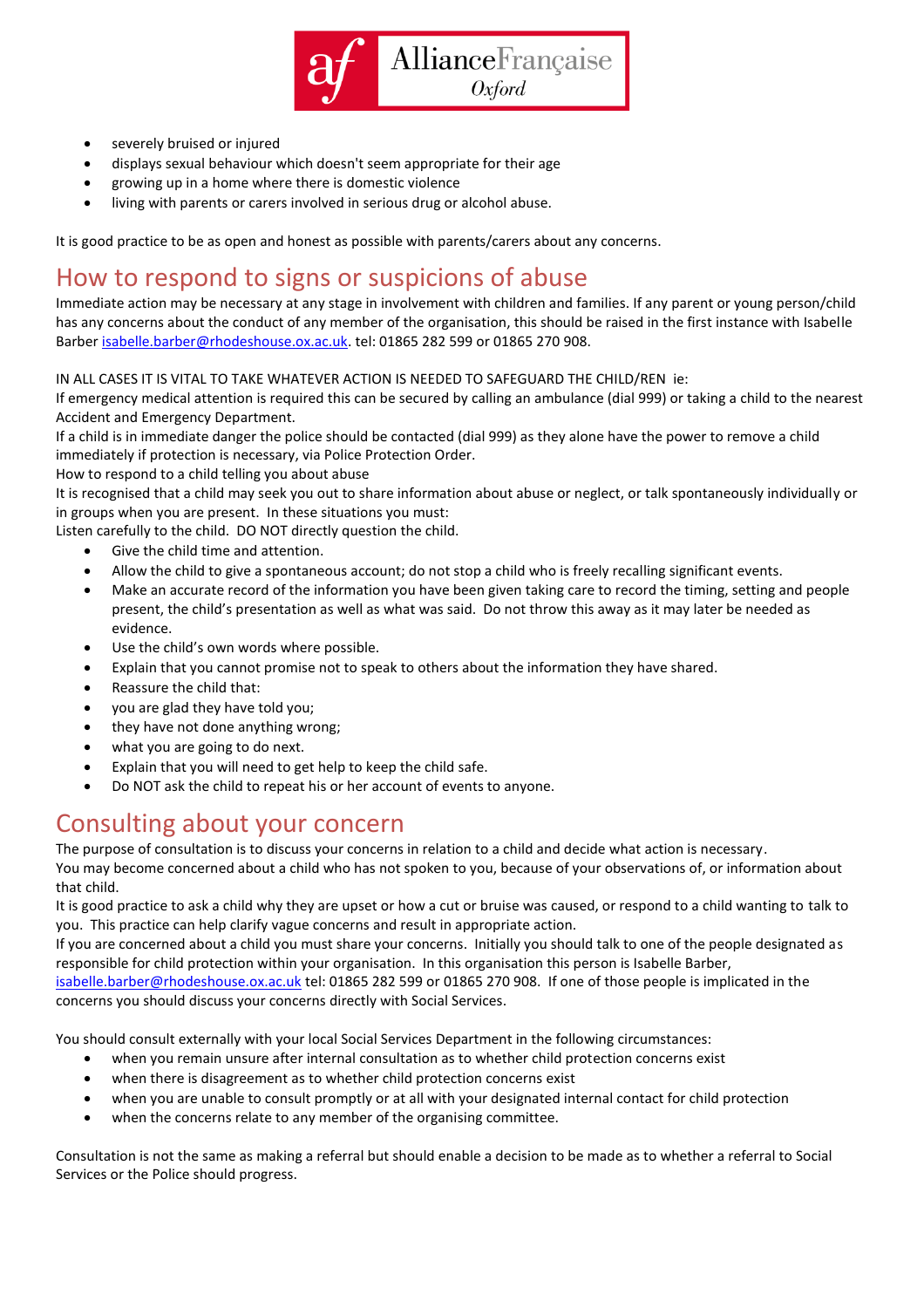

## <span id="page-4-0"></span>Making a referral

A referral involves giving Social Services or the Police information about concerns relating to an individual or family in order that enquiries can be undertaken by the appropriate agency followed by any necessary action.

In certain cases the level of concern will lead straight to a referral without external consultation being necessary. Parents/carers should be informed if a referral is being made.

However, inability to inform parents for any reason should not prevent a referral being made. It would then become a joint decision with Social Services about how and when the parents should be approached and by whom.

If your concern is about abuse or risk of abuse from someone not known to the child or child's family, you should make a telephone referral directly to the police and consult with the parents.

If your concern is about abuse or risk of abuse from a family member or someone known to the children, you should make a telephone referral to your local Social Services Office.

Information required

Be prepared to give as much of the following information as possible (in emergency situations all of this information may not be available). Unavailability of some information should not stop you making a referral.

- Your name, telephone number, position and request the same of the person to whom you are speaking.
- Full name and address, telephone number of family, date of birth of child and siblings.
- Gender, ethnicity, first language, any special needs.
- Names, dates of birth and relationship of household members and any significant others.
- The names of professionals' known to be involved with the child/family eg: GP, Health Visitor, School.
- The nature of the concern; and foundation for them.
- An opinion on whether the child may need urgent action to make them safe.
- Your view of what appears to be the needs of the child and family.
- Whether the consent of a parent with parental responsibility has been given to the referral being made.

## <span id="page-4-1"></span>Action to be taken following the referral

Ensure that you keep an accurate record of your concern(s) made at the time.

Put your concerns in writing to Social Services following the referral (within 48 hours).

Accurately record the action agreed or that no further action is to be taken and the reasons for this decision. Confidentiality policy

The organisation should ensure that any records made in relation to a referral will be kept confidentially and in a secure place. Information in relation to child protection concerns should be shared on a "need

to know" basis. However, the sharing of information is vital to child protection and, therefore, the issue of confidentiality is secondary to a child's need for protection.

Abuse is always wrong and it is never the young person's fault. If you're worried about a child, please call the [NSPCC Helpline](http://www.nspcc.org.uk/helpline) on **0808 800 5000** for advice.

This policy is implemented through will be reviewed and updated at every AGM. September 2021

# <span id="page-4-2"></span>DATA PROTECTION POLICY AND PRIVACY NOTICE

Updated 21 June 2021 WHO WE ARE We are the Alliance française d'Oxford, the charity whose mission is to promote French language and culture in Oxford situated at 30 Polstead Rd, 1st Floor, Oxford, OX2 6TN www.af-oxford.org Charity Registration No. 1163206

#### <span id="page-4-3"></span>WHAT THIS PRIVACY NOTICE IS FOR

This Privacy Notice is intended to cover activities of the Alliance française d'Oxford during French teaching activities and our various events/cultural programme.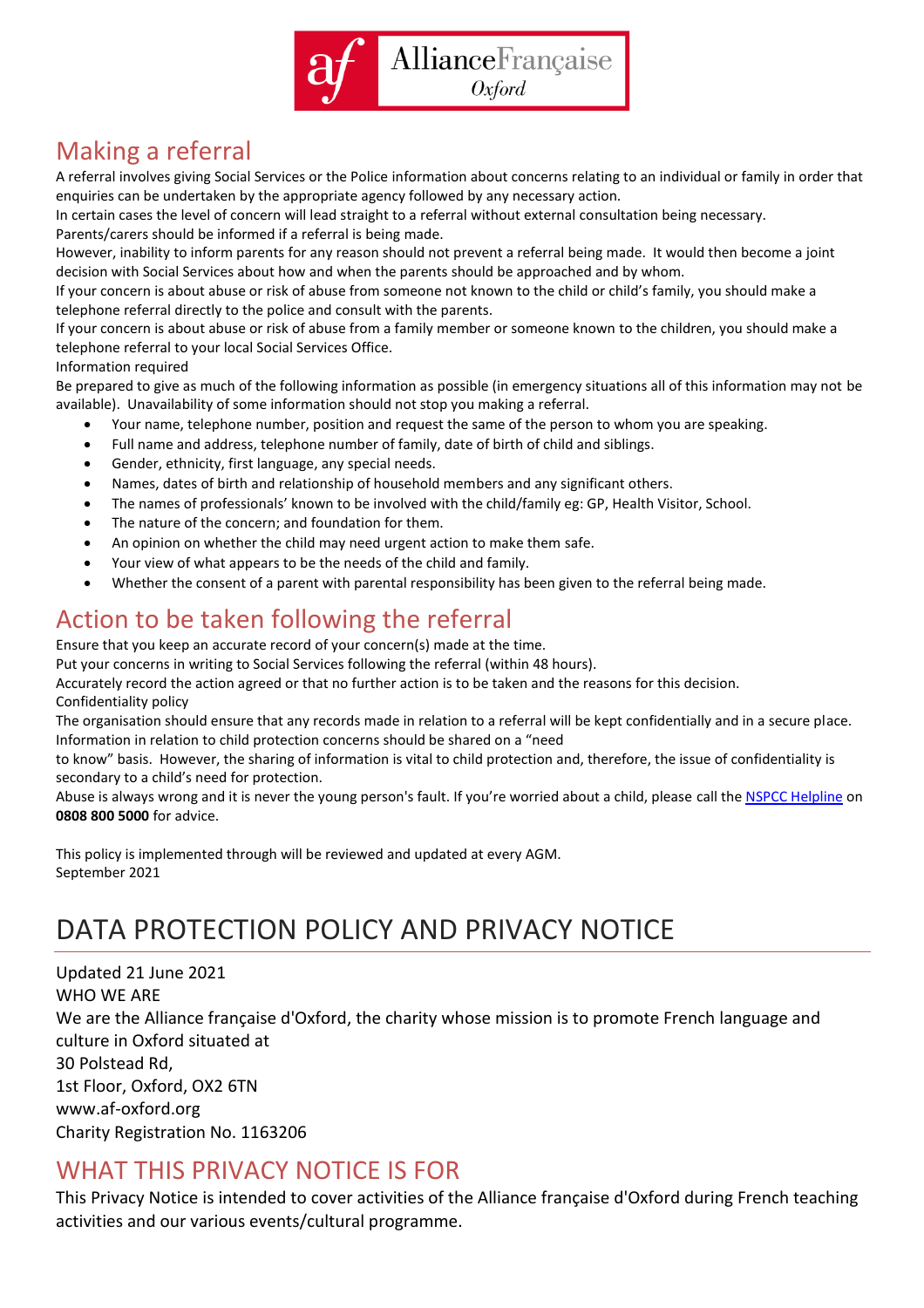

This policy is intended to provide information about how we will use (or "process") personal data about individuals including: staff and teachers; current, past and prospective students and their parents, carers or guardians (referred to in this policy as "parents"); and the wider public subscribing to our mailing list to stay in touch with our cultural programme which is open to all.

This information is provided because data protection law gives individuals rights to understand how their data is used. Staff, teachers, parents and students are all encouraged to read this Privacy Notice and understand the Association's obligations to its community.

The UK's Data Protection Act 2018 (DPA) and General Data Protection Regulation (GDPR) (EU) 2016/679 describe how organisations, including ours, must collect, handle and store personal information. We are registered with Information Commissioner's Office (ICO) to meet our responsibilities under the Data Protection Act

This Privacy Notice applies alongside any other information the Alliance française d'Oxford may provide about a particular use of specific categories of personal data, for example when collecting data via an online or paper form.

This Privacy Notice also applies in addition to the Alliance française d'Oxford's other relevant terms and conditions and policies, including:

- Our Child protection Policy and Procedure
- Internal rules Handbook
- Complaints Policy & Procedure

The information in this document applies regardless of whether the personal data is stored electronically, on paper or on other materials.

This Policy will be regularly reviewed and updated as necessary.

RESPONSIBILITY FOR DATA PROTECTION

The Alliance française d'Oxford has appointed the manager as the responsible person for Data Protection and is the point of contact for all your requests and enquiries concerning Data Protection.

The Alliance française d'Oxford uses of your personal data (see section on Your Rights below) and endeavours to ensure that all personal data is processed in compliance with this policy and data protection law.

The manager can be contacted via email at [director@af-oxford.org](mailto:director@af-oxford.org)

Anyone who works for, or acts on behalf of, the Alliance française d'Oxford (including staff, volunteers, trustees and service providers) must also be aware of and is required to comply with this Privacy Notice.

## <span id="page-5-0"></span>WHY THE ALLIANCE FRANCAISE D'OXFORD NEEDS TO PROCESS PERSONAL DATA

In order to carry out our ordinary activities, we need to process a wide range of personal data about individuals (including current, past and prospective staff, students or parents of students) as part of our daily operation.

### <span id="page-5-1"></span>TYPES OF PERSONAL DATA PROCESSED BY THE ALLIANCE FRANCAISE D'OXFORD

To comply with the law, personal information must be collected and used fairly, stored safely and not disclosed unlawfully.

There are various legal grounds on which we are permitted to process personal data:

- Processing necessary to enter into a contract with you, or for the performance of the contract
- Processing necessary to comply with our legal obligations
- Processing necessary for our (or a third party's) legitimate interests, such as managing and administering our activities effectively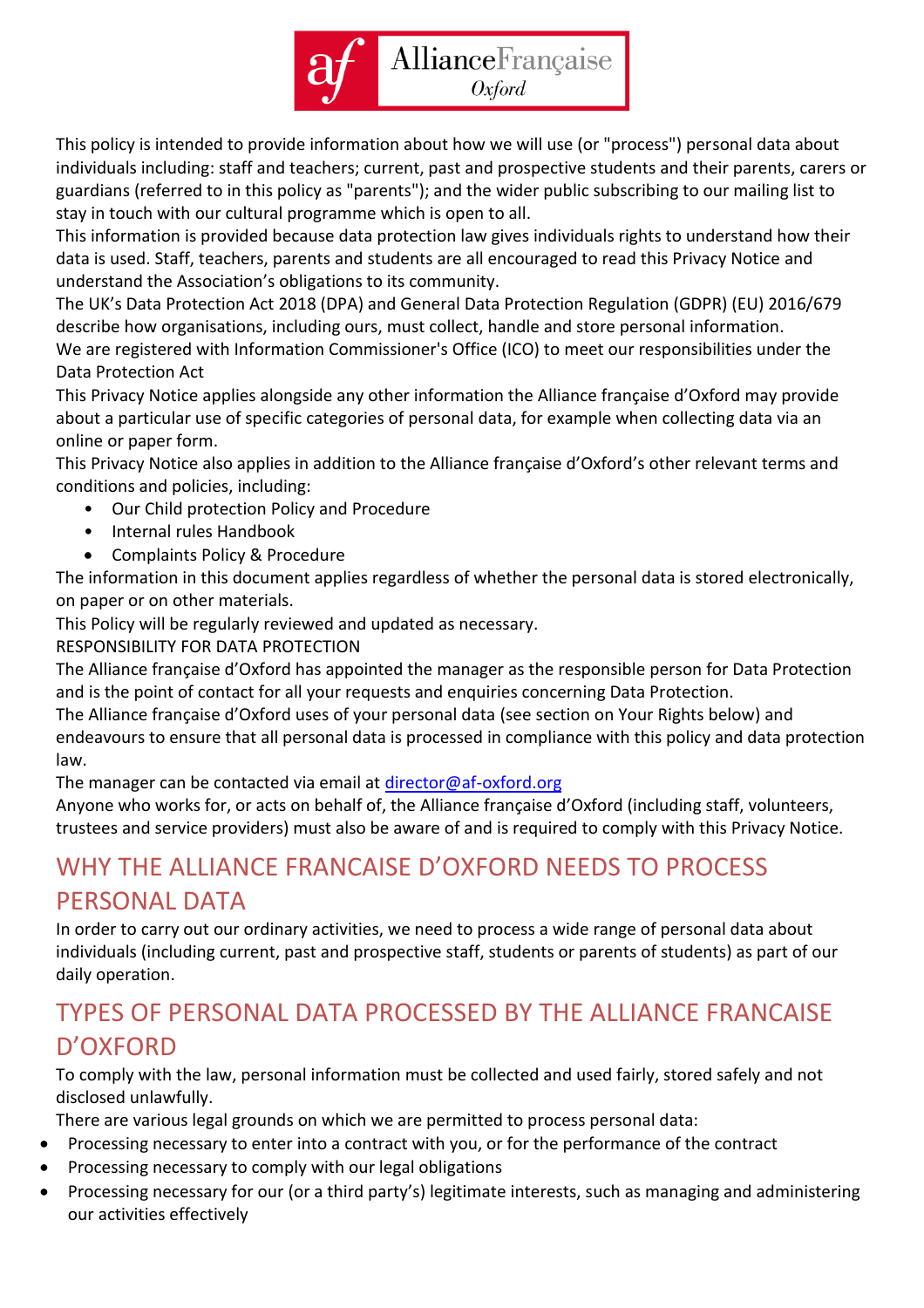

• Where you have given specific consent to processing your data – in which case we will ask specifically if you consent to the particular processing.

The types of personal data we process, what we use the data for, and our legal grounds for processing differ depending on our relationship with the individual in question.

For students and their parents/guardians – please see further detail in Appendix 1.

For staff, teachers and contractors – please see further detail in Appendix 2.

For mailing list subscribers and attendees at our events – please see further detail in Appendix 3. For trustees – please see further details in Appendix 4.

## <span id="page-6-0"></span>HOW THE ALLIANCE FRANÇAISE D'OXFORD COLLECTS DATA

Generally, we receive personal data from the individual directly (including, in the case of students, from their parents). This may be via a webform, or simply in the ordinary course of interaction or communication (such as email or written assessments).

However, in some cases personal data will be supplied by third parties (for example another school, or other professionals or authorities working with that individual); or collected from publicly available sources.

## <span id="page-6-1"></span>WHO HAS ACCESS TO YOUR DATA

The only people able to access data covered by this Policy will be those who need it in order to administer the activities of the Alliance française d'Oxford.

We do not share personal data with third parties.

Data must not be shared informally. If access to confidential information is required, teachers can request it from the manager. Personal data must not be disclosed to unauthorised people either within the Alliance française d'Oxford or externally.

• Teachers are given email addresses of students and telephone numbers for normal communication of homework and progression. Teachers are required to delete email addresses and other personal data as soon as their contractual arrangements with the Alliance française d'Oxford come to an end or they cease to teach the student(s) in question.

• The Manager as person responsible for data protection should be contacted by the teachers about any aspect of data protection.

Some of Alliance française d'Oxford processing activity is carried out on its behalf by third parties, such as IT systems, web developers or cloud storage providers (e.g. Dropbox, Intuit Quickbooks, Mailchimp, Colour Rich, Rosemary Accounting). Where this involves a transfer of data outside the EEA, appropriate steps will be taken to safeguard the data (eg for data processing by external providers in the USA, Alliance française d'Oxford has verified that those providers have signed up to the Privacy Shield.) Please refer to the privacy notices of the providers referred to above for further details.

Personal data collected by us will remain within the Alliance française d'Oxford, and will be processed by appropriate individuals only in accordance with access protocols (i.e. on a 'need to know' basis).

Particularly strict rules of access apply in the context of medical records and any safeguarding files. The Alliance française d'Oxford is under duties imposed by law and statutory guidance (including Keeping Children Safe in Education) to record or report incidents and concerns that arise or are reported to it, in some cases regardless of whether they are proven, if they meet a certain threshold of seriousness in their nature or regularity. This is likely to include file notes on personnel or safeguarding files, and in some cases referrals to relevant authorities such as the police.

### <span id="page-6-2"></span>HOW LONG DO WE KEEP YOUR DATA?

We will retain personal data securely and only in line with how long it is necessary to keep for a legitimate and lawful reason. Typically, we will keep ordinary staff and student records for up to 7 years following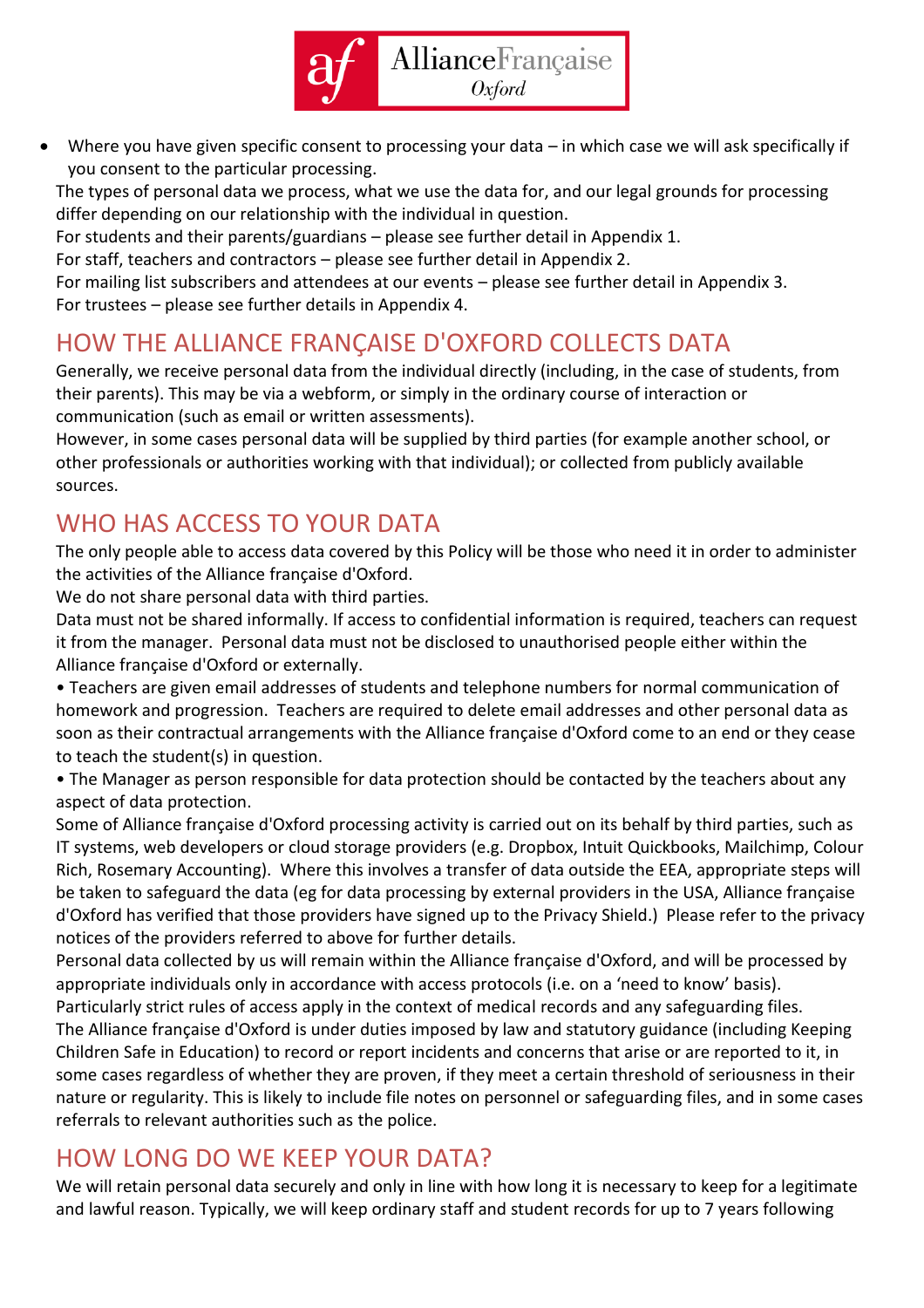

departure from the Alliance française d'Oxford. However, incident reports and safeguarding files will need to be kept much longer, in accordance with specific legal requirements.

If you have any specific queries about how our retention policy is applied, or wish to request that personal data that you no longer believe to be relevant is considered for erasure, please contact the Manager, who is the appointed person responsible for overseeing data protection at the school. However, please bear in mind that the we may have lawful and necessary reasons to retain some personal data even following such a request.

The school will from time to time use the contact details of former staff, alumni and their parents as well as other members of the school community to keep them updated about the activities of the school, or alumni and parent events of interest, including by sending updates and newsletters and by email. Should you wish to limit or object to any such use, or would like further information about them, please contact the Manager in writing. You always have the right to withdraw consent, where given, or otherwise object to direct marketing or fundraising. However, the school is nonetheless likely to retain some of your details (not least to ensure that no more communications are sent to that particular address, email or telephone number).

## <span id="page-7-0"></span>WHAT ARE YOUR RIGHTS?

We recognise all the rights individuals have under the GDPR regarding their personal data held by us, including:

- be informed about how we use your personal data;
- request access to the personal data that we hold about you;
- request that your personal data is amended if it is inaccurate or incomplete;
- request that your personal data is erased where there is no compelling reason for its continued processing;
- request that the processing of your data is restricted;
- object to your personal data being processed; and
- where we rely on consent as a means to process personal data such as certain types of uses of images, withdraw this consent at any time.

any requests or objections should be made to the Manager in writing.

## <span id="page-7-1"></span>HOW DO WE KEEP YOUR DATA SECURE?

The Alliance française d'Oxford will take appropriate technical and organisational steps to ensure the security of personal data about individuals, including policies relating to use of technology and devices, and access to our systems. All staff will be made aware of this Notice and their duties under prevailing data protection laws and receive relevant training.

If a security incident takes place which affects the confidentiality, integrity or availability of data, the Alliance française d'Oxford will investigate the matter and establish whether a data breach has occurred and, if so, promptly take steps to address it, including telling the Information Commissioner's Office (ICO) if required.

| Type of personal data       | What we use it for                   | Our legal basis for processing    |
|-----------------------------|--------------------------------------|-----------------------------------|
| Personal details including  | We use this data to register you for | This processing is necessary to   |
| name, address, email        | classes, maintain a record of        | enable us to meet our             |
| address and other contact   | registration and manage the          | obligations to you under our      |
| details, date of birth,     | delivery of our teaching services.   | terms and conditions for classes. |
| gender; parent name,        |                                      |                                   |
| address and contact details |                                      |                                   |
| Payment details             | We use this data to keep a record    | This processing is necessary to   |
|                             | of payment and correct class         | enable us to meet our             |
|                             | registration.                        |                                   |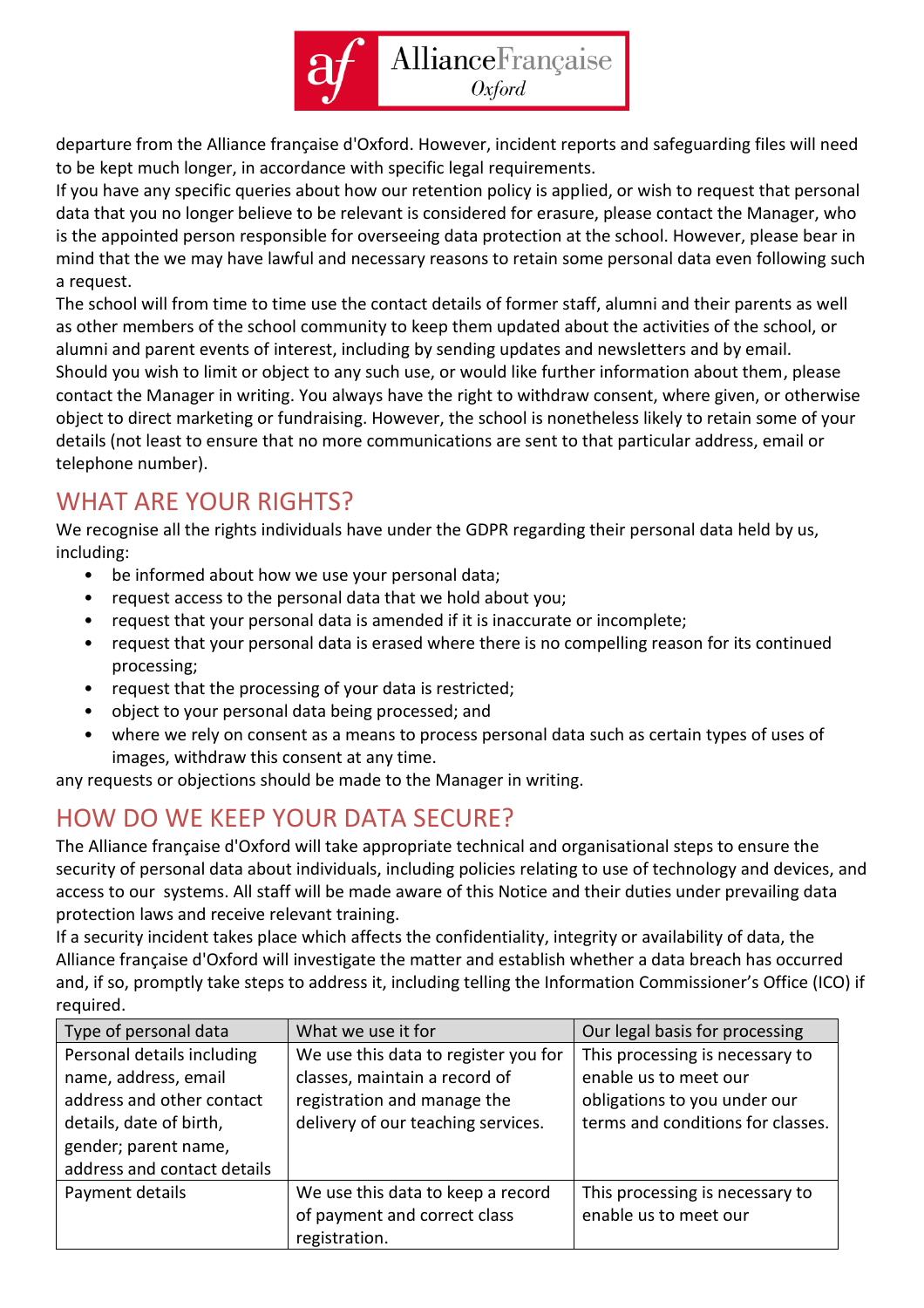

|                                                |                                                                                                                                                                                                                                                                       | obligations under our terms and<br>conditions for classes.                                                                                                                                                                                                                                             |
|------------------------------------------------|-----------------------------------------------------------------------------------------------------------------------------------------------------------------------------------------------------------------------------------------------------------------------|--------------------------------------------------------------------------------------------------------------------------------------------------------------------------------------------------------------------------------------------------------------------------------------------------------|
| Photographs/videos                             | We use photographs and videos of<br>students in class for internal<br>presentations and external<br>marketing and promotional<br>material.                                                                                                                            | This processing is for the<br>purpose of our legitimate<br>interest in promoting our<br>activities.<br>In the case of students who are<br>children, the processing is<br>undertaken if consent has been<br>given during the registration<br>process. Processing will cease if<br>consent is withdrawn. |
| Records of student<br>performance and progress | We use this data to assess<br>students' language level at the<br>start of a course, to ensure they<br>are placed in the correct class, and<br>to monitor progress to identify<br>individual needs, and report to<br>parents and ensure the quality of<br>our classes. | This processing is necessary for<br>our legitimate interest to deliver<br>a high quality teaching service.                                                                                                                                                                                             |
| <b>Medical information</b>                     | We keep a record of medical<br>information provided by students<br>or parents for the purpose of<br>ensuring student welfare.                                                                                                                                         | This processing is necessary for<br>the purpose of our legitimate<br>interests in ensuring a safe<br>classroom environment and<br>may also be necessary for us to<br>meet our obligations under<br>health and safety law.                                                                              |
| Any safeguarding concerns                      | We may need to record and report<br>to the local authority any concerns<br>we have about child safeguarding,<br>in accordance with our Child<br>Protection Policy.                                                                                                    | This processing is necessary for<br>compliance with our obligations<br>under child safeguarding law.                                                                                                                                                                                                   |

#### <span id="page-8-0"></span>HOW CAN YOU MAKE A COMMENT OR A COMPLAINT?

Any comments or queries on this Notice should be directed to the Manager: [director@af-oxford.org](mailto:director@af-oxford.org) If you are unhappy with the way in which your personal data has been processed, or if you believe that the Alliance française d'Oxford has not complied with this Notice or acted otherwise than in accordance with data protection laws, you may, in **the first instance, contact the Manager and or follow the Alliance française d'Oxford's complaints procedure.**

If you remain dissatisfied, you can apply to the Information Commissioner for a decision. You also have the right to directly make a referral to or lodge a complaint with the Information Commissioner's Office (ICO) at any stage but please be aware that the ICO recommends that steps are taken to resolve the matter with the school before involving the regulator. The Information Commissioner can be contacted at: Information Commissioner's Office,

Wycliffe House, Water Lane, Wilmslow,

Cheshire,

SK9 5AF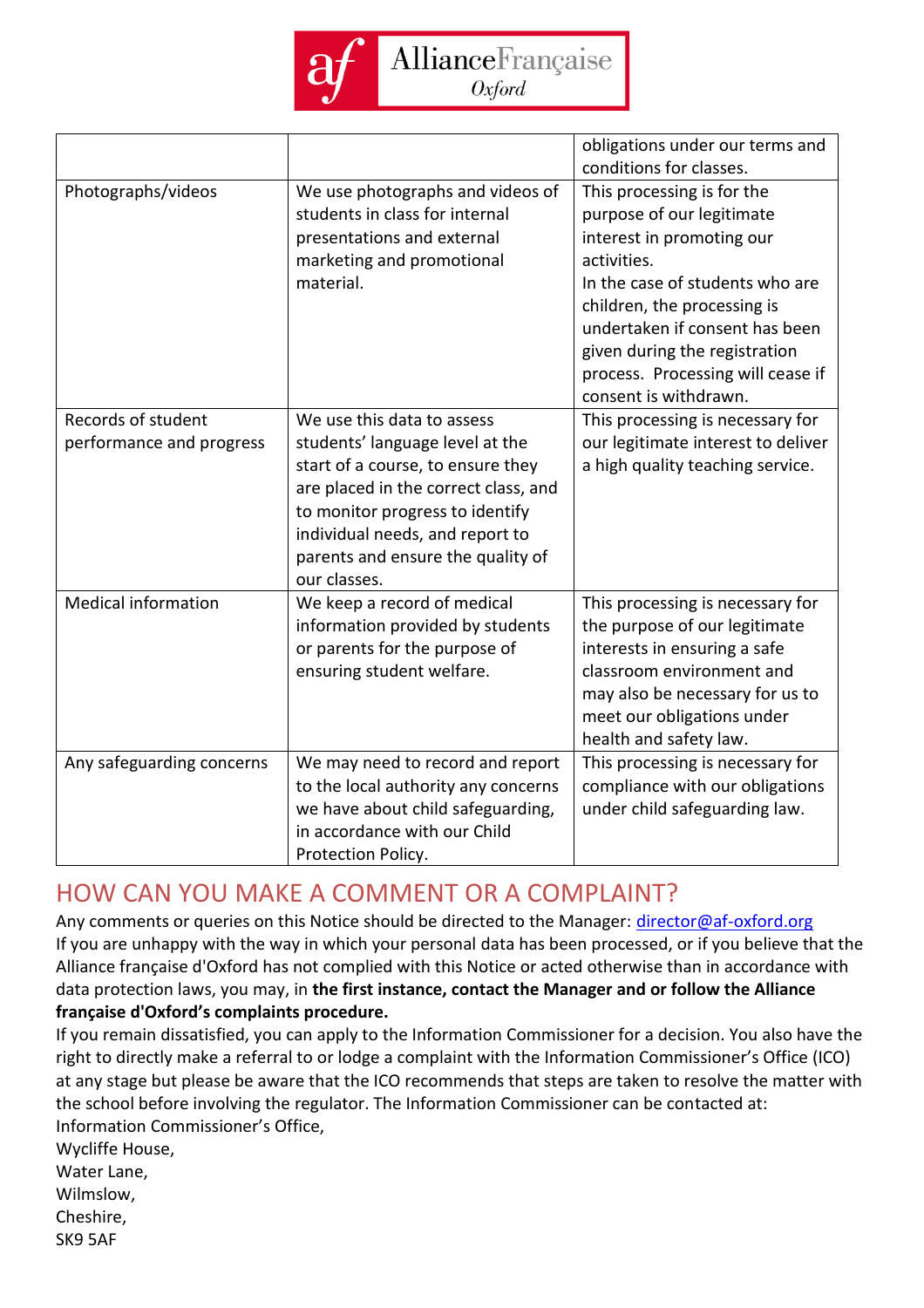

#### <span id="page-9-0"></span>APPENDIX 1

#### HOW WE PROCESS YOUR PERSONAL DATA – STUDENTS AND PARENTS/GUARDIANS We process personal data relating to students and/or parents/guardians as follows:

Type of personal data  $\blacksquare$  What we use it for  $\blacksquare$  Our legal basis for processing Personal details including name, address, email address and other contact details, date of birth, gender; parent name, address and contact details We use this data to register you for classes, maintain a record of registration and manage the delivery of our teaching services. This processing is necessary to enable us to meet our obligations to you under our terms and conditions for classes. Payment details  $\parallel$  We use this data to keep a record of payment and correct class registration. This processing is necessary to enable us to meet our obligations under our terms and conditions for classes. Photographs/videos  $\vert$  We use photographs and videos of students in class for internal presentations and external marketing and promotional material. This processing is for the purpose of our legitimate interest in promoting our activities. In the case of students who are children, the processing is undertaken if consent has been given during the registration process. Processing will cease if consent is withdrawn. Records of student performance and progress We use this data to assess students' language level at the start of a course, to ensure they are placed in the correct class, and to monitor progress to identify individual needs, and report to parents and ensure the quality of our classes. This processing is necessary for our legitimate interest to deliver a high quality teaching service. Medical information We keep a record of medical information provided by students or parents for the purpose of ensuring student welfare. This processing is necessary for the purpose of our legitimate interests in ensuring a safe classroom environment and may also be necessary for us to meet our obligations under health and safety law. Any safeguarding concerns  $\parallel$  We may need to record and report to the local authority any concerns we have about child safeguarding, in accordance with our Child Protection Policy. This processing is necessary for compliance with our obligations under child safeguarding law.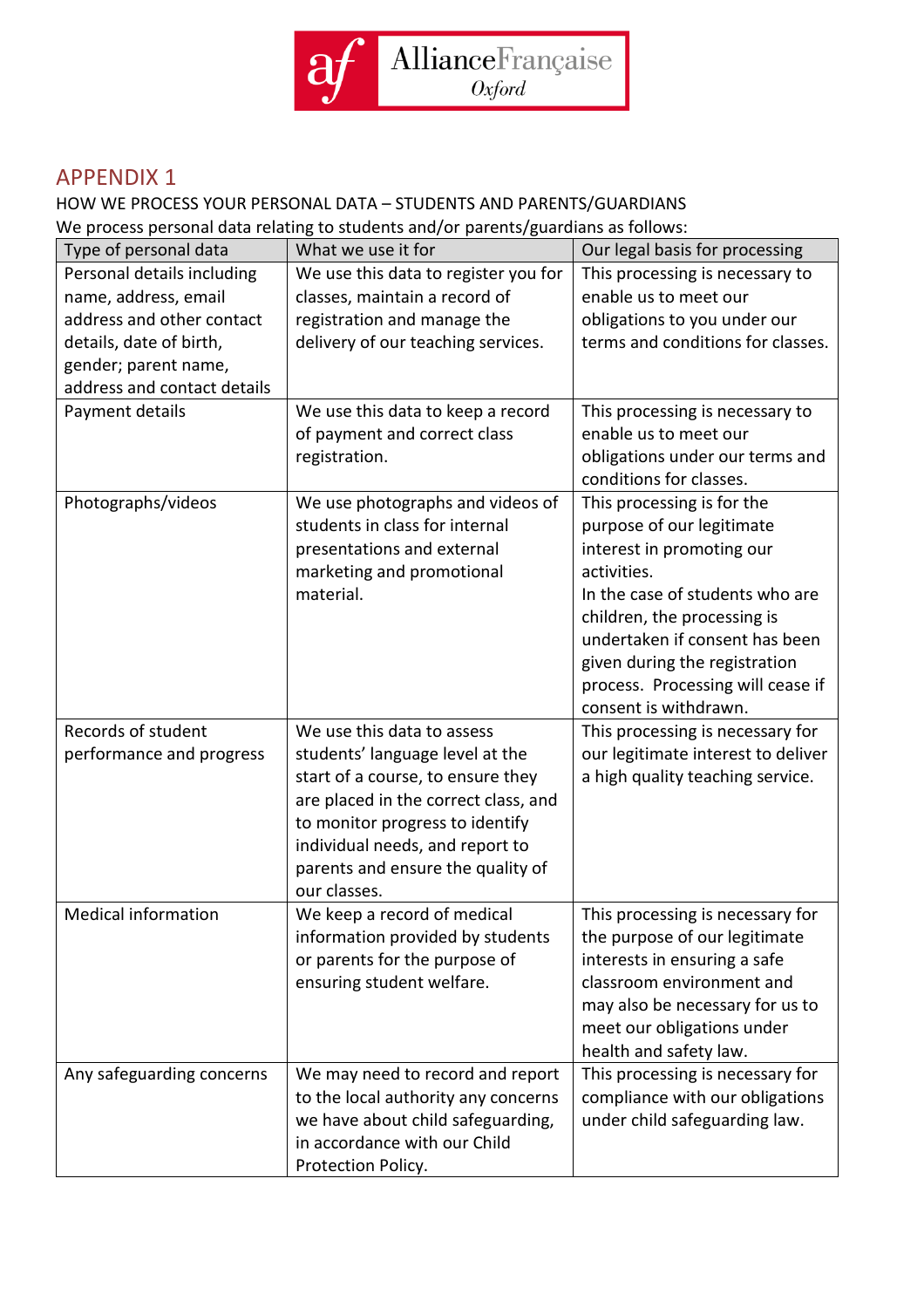

#### <span id="page-10-0"></span>APPENDIX 2

HOW WE PROCESS YOUR PERSONAL DATA - STAFF AND TEACHERS/OTHER CONTRACTORS We process data in relation to staff, teachers and other contractors as follows:

| Type of personal data                                                                                                                    | What we use it for                                                                                                                                                                                                               | Our legal basis for processing                                                                                                                                                                                    |
|------------------------------------------------------------------------------------------------------------------------------------------|----------------------------------------------------------------------------------------------------------------------------------------------------------------------------------------------------------------------------------|-------------------------------------------------------------------------------------------------------------------------------------------------------------------------------------------------------------------|
| Personal details including name,                                                                                                         | We use this data to enter into a                                                                                                                                                                                                 | This processing is necessary to                                                                                                                                                                                   |
| address, email/contact details,                                                                                                          | contract with you, to maintain a                                                                                                                                                                                                 | enable us to enter into a                                                                                                                                                                                         |
| date of birth                                                                                                                            | record of and manage your                                                                                                                                                                                                        | contract with you and to meet                                                                                                                                                                                     |
|                                                                                                                                          | engagement. In the case of                                                                                                                                                                                                       | our obligations under that                                                                                                                                                                                        |
|                                                                                                                                          | employees, we also use it to                                                                                                                                                                                                     | contract.                                                                                                                                                                                                         |
|                                                                                                                                          | provide benefits such as a pension.                                                                                                                                                                                              |                                                                                                                                                                                                                   |
| Qualifications, skills, experience<br>and work history                                                                                   | We use this data to assess<br>suitability for carrying out work for<br>us and to decide whether or not to                                                                                                                        | This processing is necessary for<br>the purposes of our legitimate<br>interests in operating our                                                                                                                  |
|                                                                                                                                          | offer you a contract,. We may also<br>use it to provide information either<br>internally or on our website/to<br>prospective students detailing the<br>expertise of our teachers.                                                | processes for engaging staff,<br>teachers and contractors and<br>providing information to<br>students and prospective<br>students.                                                                                |
| Your terms of engagement<br>including hours, payments and<br>salary/benefits for employees                                               | We use this data to provide you<br>with payments under our contract<br>with your, or in the case of<br>employees to provide salary and<br>benefits and manage our<br>employment relationship.                                    | This processing is necessary to<br>meet our obligations under the<br>contract we have with you and<br>for the purposes of our<br>legitimate interests in<br>managing the arrangements of<br>those working for us. |
| Financial details including bank<br>details, invoices and in the case<br>of employees, payroll<br>information, NI number and tax<br>code | We use this data so that we can<br>make payments to you, and where<br>applicable, deduct tax and provide<br>information to HMRC.                                                                                                 | This processing is necessary to<br>meet our obligations under our<br>contract with you and, where<br>applicable, under tax law and<br>HMRC requirements.                                                          |
| Information about your<br>entitlement to work in the UK                                                                                  | We use this data such as passport<br>and visa information to check your<br>identity and entitlement to work.                                                                                                                     | This processing is necessary to<br>meet our legal obligations to<br>check and record right to work<br>in the UK                                                                                                   |
| Information about medical or<br>health conditions                                                                                        | We use health related data that<br>you provide to us to ensure a safe<br>place of work including making<br>adjustments where necessary. We<br>may also process health data in<br>relating to sick pay payments for<br>employees. | This processing is usually<br>necessary to meet our<br>obligations discrimination and<br>health and safety law, and<br>employment law in the case of<br>employees.                                                |
| Information about your work,<br>performance, attendance and<br>time keeping                                                              | In the case of employees, we use<br>this data to assess your<br>performance so that we can<br>address any issues or<br>training/development. In the case                                                                         | This processing is necessary for<br>the purposes of our legitimate<br>interests in ensuring our<br>employees are performing to<br>an appropriate standard,<br>teaching is delivered to an                         |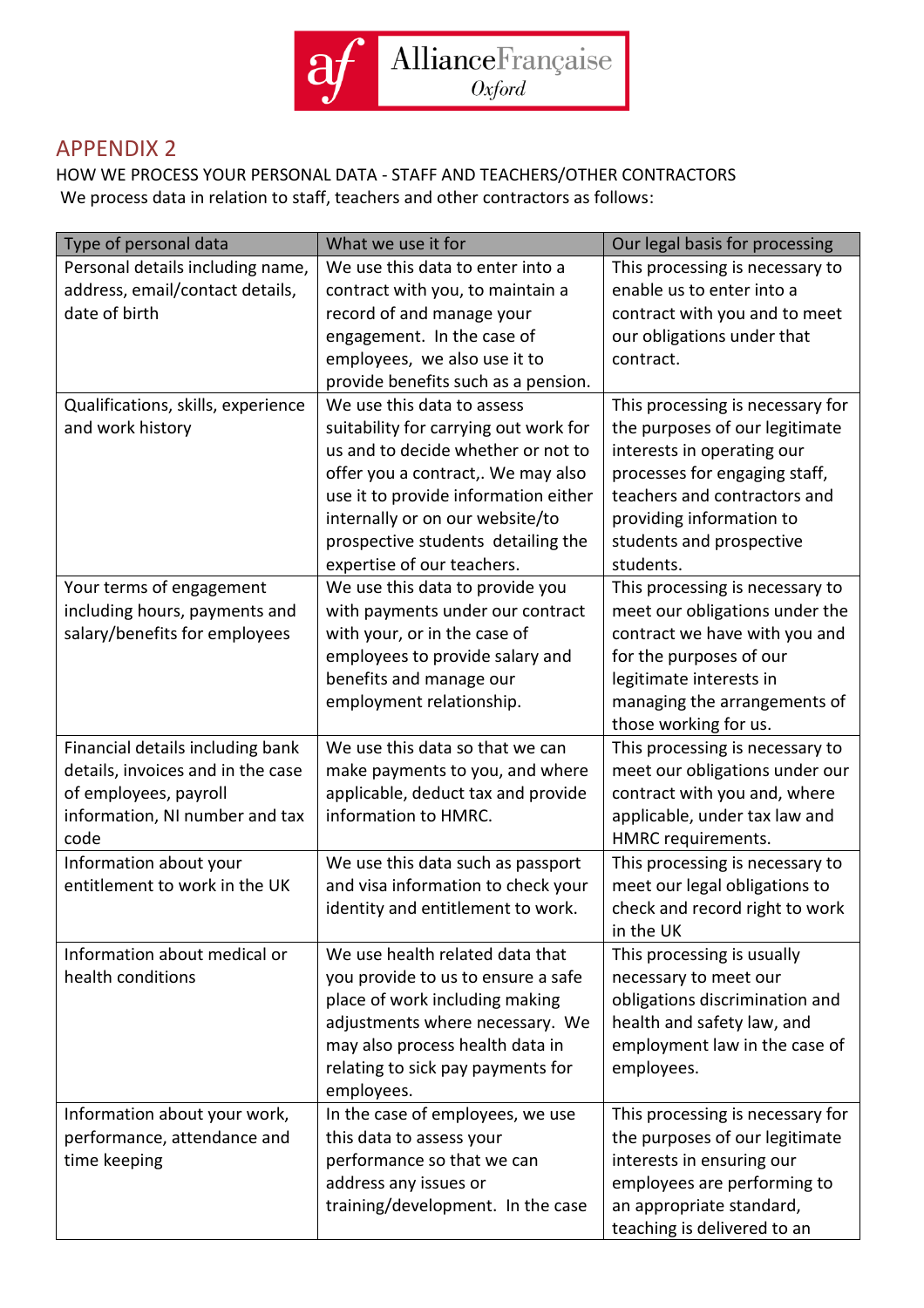

|                             | of teachers, we use this data to   | appropriate standard and         |
|-----------------------------|------------------------------------|----------------------------------|
|                             | assess the quality of teaching.    | managing our workforce.          |
| Information about access to | We use data relating to access to  | This processing is necessary for |
| and use of our IT and       | access to and use of our IT        | the purpose of our legitimate    |
| communications systems      | systems, such as records of use of | interest in ensuring that our    |
|                             | computers and telephones, to       | systems are secure and not       |
|                             | ensure the security and proper use | being accessed or used           |
|                             | of our systems, and compliance     | improperly.                      |
|                             | with relevant policies.            |                                  |
| Photographs/videos          | We use photographs and video of    | This processing is necessary for |
|                             | staff/teachers carrying out        | the purpose of our legitimate    |
|                             | classroom duties and at events in  | interest in marketing our        |
|                             | our promotional materials.         | language classes and             |
|                             |                                    | promoting events.                |
| DBS check information       | We use and record this information | This processing is necessary to  |
|                             | to ensure that individuals are     | comply with our legal            |
|                             | suitable for working with children | obligations under child          |
|                             | in line with our Child Protection  | safeguarding laws.               |
|                             | Policy. We do not usually keep a   |                                  |
|                             | copy of the individual DBS         |                                  |
|                             | certificate, but keep a record of  |                                  |
|                             | when the documents was verified    |                                  |
|                             | and by which member of staff.      |                                  |

#### <span id="page-11-0"></span>APPENDIX 3

HOW WE PROCESS YOUR PERSONAL DATA - MAILING LIST SUBSCRIBERS AND EVENTS ATTENDEESWe process the following data in relation to people attending events and included in our mailing list

| Type of personal data                                                     | What we use it for                                                                                                                        | Our legal basis for processing                                                                                                          |
|---------------------------------------------------------------------------|-------------------------------------------------------------------------------------------------------------------------------------------|-----------------------------------------------------------------------------------------------------------------------------------------|
| Name, contact details including<br>email address and telephone<br>numbers | We use this data for the purpose of<br>event registration.                                                                                | Processing for event<br>registration is necessary to<br>meet our legal obligations<br>when individuals have<br>purchased event tickets. |
|                                                                           | We also use this data to ensure                                                                                                           |                                                                                                                                         |
|                                                                           | receipt of our mailings and                                                                                                               | Processing for                                                                                                                          |
|                                                                           | newsletters by those who have                                                                                                             | mailings/newsletters is                                                                                                                 |
|                                                                           | elected to receive them.                                                                                                                  | necessary for the purpose of<br>our legitimate interests in<br>ensure we can deliver<br>updates to interested<br>recipients.            |
| Records of payments made to<br>us by bank transfer                        | We use this data for the purpose of<br>event registration and ensuring<br>delivery of tickets.                                            | This processing is necessary<br>to meet our legal obligations<br>when individuals have<br>purchased event tickets.                      |
| <b>Medical information</b>                                                | We use medical information<br>provided to us voluntarily during<br>event registration to ensure the<br>safety of the particular attendee. | This processing is necessary<br>for the purpose of our<br>legitimate interests in<br>ensuring the safety and                            |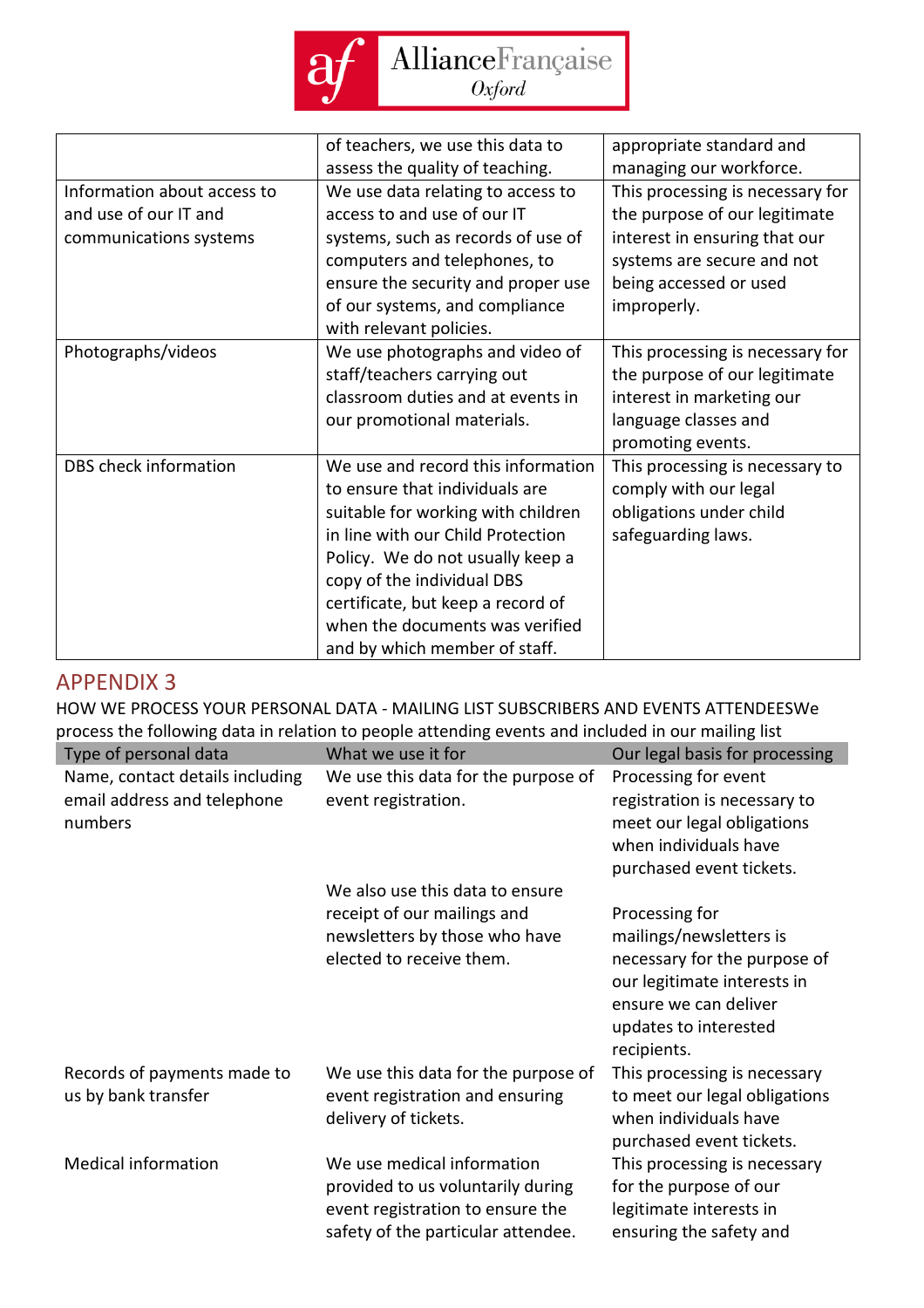

Photographs/video We use photographs and video of attendees at events in our promotional materials.

welfare of our attendees, and may be necessary to comply with health and safety law. This processing is necessary for the purpose of our legitimate interest in promoting the organisation and our events.

#### <span id="page-12-0"></span>APPENDIX 4

HOW WE PROCESS YOUR PERSONAL DATA - TRUSTEES

We process information about the trustees as follows:

| Type of personal data             | What we use it for                  | Our legal basis for processing  |
|-----------------------------------|-------------------------------------|---------------------------------|
| Personal details including name,  | We use this data for the purpose of | This processing is necessary    |
| contact details and date of birth | Charity Commission registration     | for us to comply with Charity   |
|                                   | and records.                        | Commission requirements.        |
|                                   | We also use this data for the       | This processing is necessary    |
|                                   | purpose of being able to contact    | for the purpose of our          |
|                                   | trustees, provide information to    | legitimate interest in ensuring |
|                                   | them and arrange meetings.          | the trustees are able to fulfil |
|                                   |                                     | their role and duties.          |
| Details of other trusteeships     | We use this data for the purpose of | This processing is necessary    |
|                                   | Charity Commission records.         | for us to comply with Charity   |
|                                   |                                     | Commission requirements.        |

# <span id="page-12-1"></span>COMPLAINTS POLICY OF ALLIANCE FRANÇAISE D'OXFORD

Alliance Française Oxford views complaints seriously.

#### <span id="page-12-2"></span>Our policy is:

To provide a fair complaints procedure which is clear and easy to use for anyone wishing to make a complaint

To publicise the existence of our complaints procedure so that people know how to contact us to make a complaint

To make sure everyone at Alliance Française Oxford knows what to do if a complaint is received To make sure all complaints are investigated fairly and in a timely way

To make sure that complaints are, wherever possible, resolved and that relationships are repaired To gather information which helps us to improve what we do

## <span id="page-12-3"></span>Definition of a Complaint

A complaint is any expression of dissatisfaction, whether justified or not, about any aspect of Alliance Française Oxford.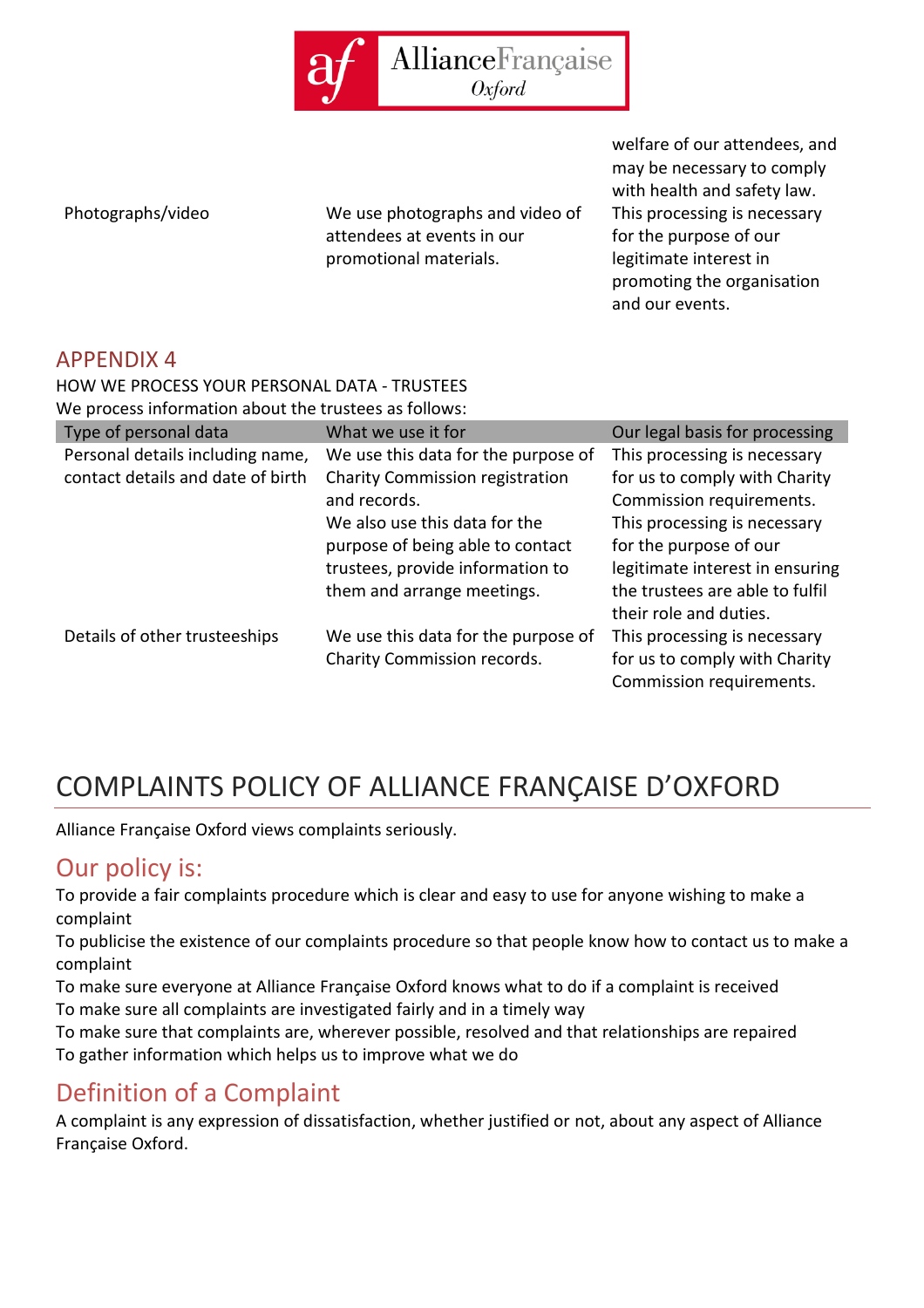

### <span id="page-13-0"></span>Where Complaints Come From

Complaints may come from any person or organisation who has a legitimate interest in Alliance Française Oxford. A complaint can be received by email or in writing. This policy does not cover complaints from staff, who should use s Alliance Française Oxford Discipline and Grievance policies

### <span id="page-13-1"></span>Confidentiality

All complaint information will be handled sensitively, telling only those who need to know and following any relevant data protection requirements.

### <span id="page-13-2"></span>Responsibility

Overall responsibility for this policy and its implementation lies with the Board of trustees and the management.

#### <span id="page-13-3"></span>Review

This policy is reviewed regularly and updated as required.

Adopted on 1<sup>st</sup> September 2015 - Last reviewed 10<sup>th</sup> June 2019

# <span id="page-13-4"></span>COMPLAINTS PROCEDURE OF ALLIANCE FRANÇAISE D'OXFORD

## <span id="page-13-5"></span>Publicised Contact Details for Complaints

Secretary of the Board of Trustees

trustees@af-oxford.org

## <span id="page-13-6"></span>Receiving Complaints

#### *Stage One*

In many cases, a complaint is best resolved by the person responsible for the issue being complained about. If the complaint has been received by that person, they may be able to resolve it swiftly and should do so if possible and appropriate. Whether or not the complaint has been resolved, the complaint information should be passed to The Secretary within two weeks. On receiving the complaint, The Secretary will record it in the complaints log. If it has not already been resolved, they delegate an appropriate person to investigate it and to take appropriate action. If the complaint relates to a specific person, they should be informed and given a fair opportunity to respond. Complaints should be acknowledged by the person handling the complaint within a week. The acknowledgement should say who is dealing with the complaint and when the person complaining can expect a reply. A copy of this complaints procedure should be attached.

Ideally complainants should receive a definitive reply within four weeks. If this is not possible because for example, an investigation has not been fully completed, a progress report should be sent with an indication of when a full reply will be given. Whether the complaint is justified or not, the reply to the complainant should describe the action taken to investigate the complaint, the conclusions from the investigation, and any action taken as a result of the complaint.